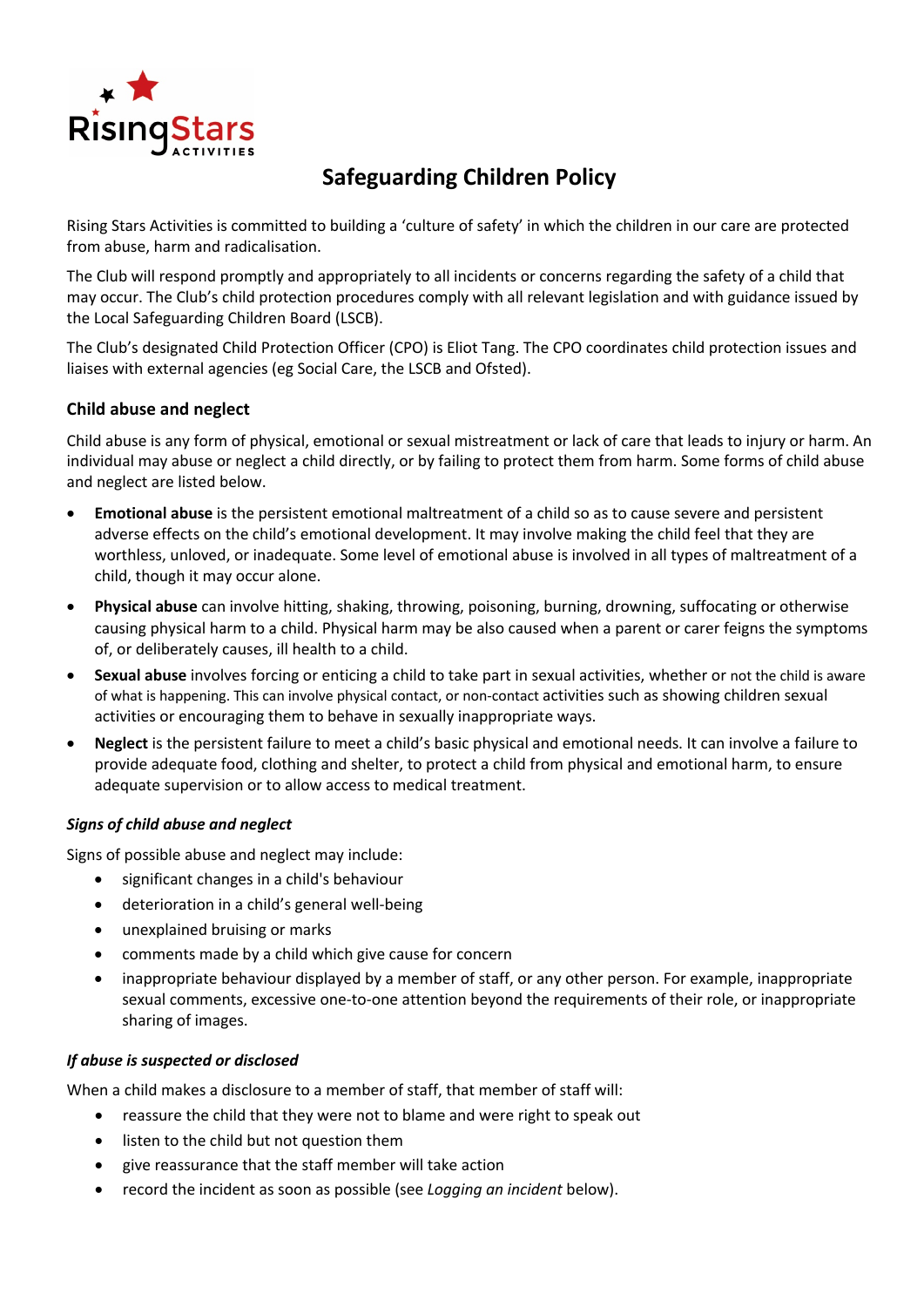If a member of staff witnesses or suspects abuse, they will record the incident straightaway. If a third party expresses concern that a child is being abused, we will encourage them to contact Social Care directly. If they will not do so, we will explain that the Club is obliged to and the incident will be logged accordingly.

# **Extremism and radicalisation**

All childcare settings have a legal duty to protect children from the risk of radicalisation and being drawn into extremism. There are many reasons why a child might be vulnerable to radicalisation, including:

- feeling alienated or alone
- seeking a sense of identity or individuality
- suffering from mental health issues such as depression
- desire for adventure or wanting to be part of a larger cause
- associating with others who hold extremist beliefs

# *Signs of radicalisation*

Signs that a child might be at risk of radicalisation include:

- changes in behaviour, for example becoming withdrawn or aggressive
- claiming that terrorist attacks and violence are justified
- viewing violent extremist material online
- possessing or sharing violent extremist material

If a member of staff suspects that a child is at risk of becoming radicalised, they will record any relevant information or observations on a **Logging a concern** form, and refer the matter to the CPO.

# **Logging an incident**

All information about the suspected abuse or disclosure, or concern about radicalisation, will be recorded on the **Logging a concern** form as soon as possible after the event. The record should include:

- date of the disclosure, or the incident, or the observation causing concern
- date and time at which the record was made
- name and date of birth of the child involved
- a factual report of what happened. If recording a disclosure, you must use the child's own words
- name, signature and job title of the person making the record.

The record will be given to the Club's CPO who will decide on the appropriate course of action.

For concerns about **child abuse,** the CPO will contact Social Care. The CPO will follow up all referrals to Social Care in writing within 24 hours. If a member of staff thinks that the incident has not been dealt with properly, they may contact Social Care directly.

For minor concerns regarding **radicalisation,** the CPO will contact the Local Safeguarding Children Board (LSCB). For more serious concerns the CPO will contact the Police on the non-emergency number (101), or the anti-terrorist hotline on 0800 789 321. For urgent concerns the CPO will contact the Police using 999.

# **Allegations against staff**

If anyone makes an allegation of child abuse against a member of staff:

- The allegation will be recorded on an **Incident record** form. Any witnesses to the incident should sign and date the entry to confirm it.
- The allegation must be reported to the Local Authority Designated Officer (LADO) and to Ofsted. The LADO will advise if other agencies (eg police) should be informed, and the Club will act upon their advice. Any telephone reports to the LADO will be followed up in writing within 48 hours.
- Following advice from the LADO, it may be necessary to suspend the member of staff pending full investigation of the allegation.
- If appropriate the Club will make a referral to the Disclosure and Barring Service.